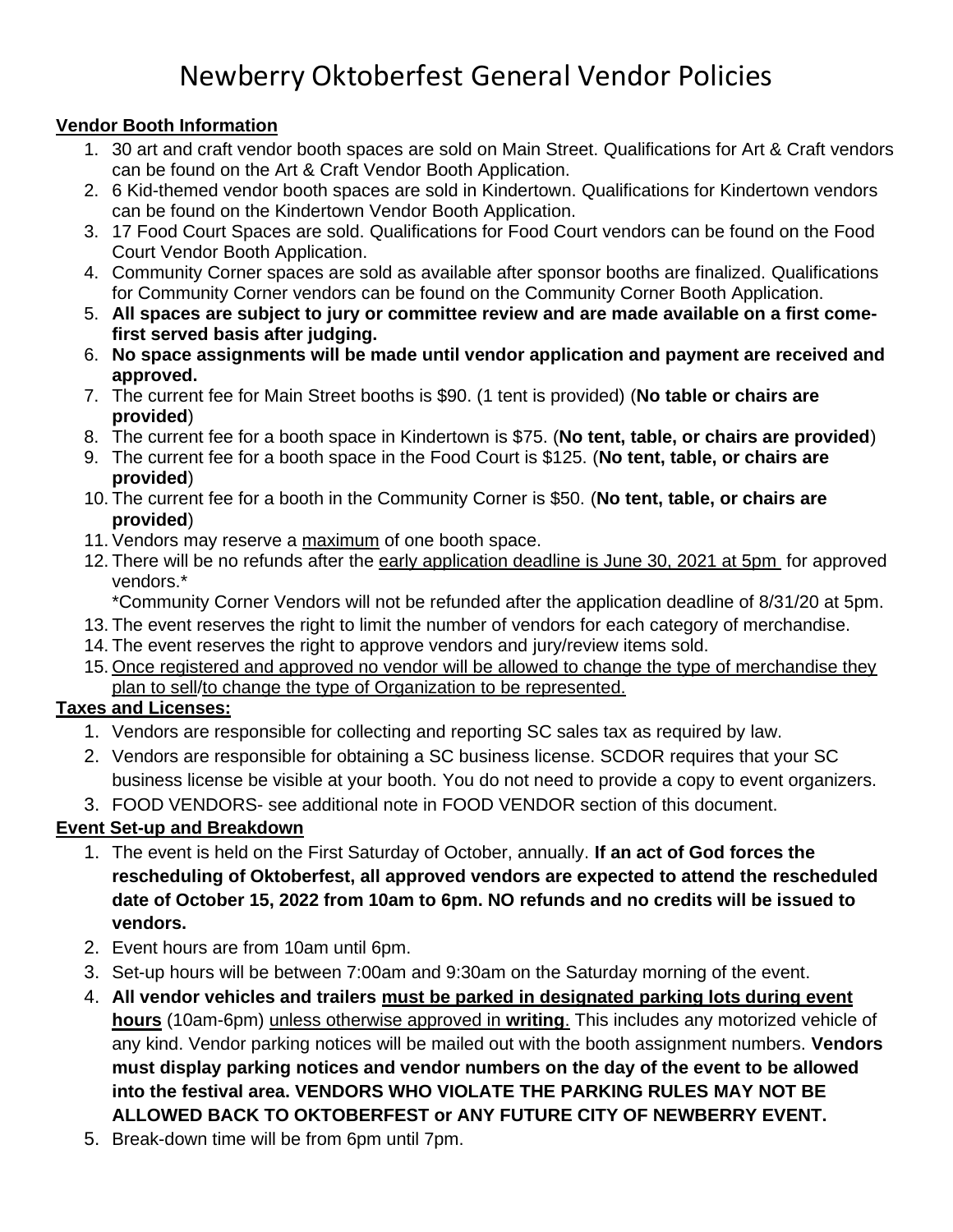# Newberry Oktoberfest General Vendor Policies

- 6. **Vendors are to remain open during all hours of the event. Packing up/leaving early will void the vendor's ability to participate in future events.**
- 7. Booth assignments will be mailed out approximately one month before Oktoberfest.

## **Equipment and Utilities Usage**

- 1. The City of Newberry will provide a 10 x 10 tent for each ART & CRAFT vendor on Main Street ONLY. **No tent extensions or additions will be allowed. ONLY Main Street vendors will NOT be allowed to provide their own tent.**
- 2. Tables and chairs will be the responsibility of individual vendors.
- 3. No electricity will be provided to Art & Craft, Kindertown, or Community Corner vendors. **Vendors are allowed to use a maximum of one quiet generator to assist in displaying work or demonstrations. Please make certain that any generators are in perfect working order. Please call to have your generator approved before the festival.**
- 4. Trash roll carts will be located along Main Street for your convenience, however they are to remain where they are placed. ANY CARDBOARD TRASH SHOULD BE TAKEN TO THE GREEN CARDBOARD RECYCLING UNIT IN THE FRIEND STREET PARKING LOT. GPS: 1301 Friend St.
- 5. All vendors are encouraged, but not required, to have a fire extinguisher (A-B-C) at their booth.\* \*Please note this does not apply to food vendors as food vendors *MUST* have a fire extinguisher at their booth!

### **Additional Information for FOOD COURT VENDORS:**

- 1. **All FOOD VENDORS of the Newberry Oktoberfest are required to provide a Certificate of Liability Insurance listing the City of Newberry as additional insured. If we do not receive said copy at least one month prior to the event the vendor will be excluded from that year's Oktoberfest event and no refund will be given.**
- 2. The following are provided to FOOD COURT vendors ONLY:
	- **Electricity will be limited to one 20 amp service with two outlet plug-ins. All outlets are of GFCI type. Any vendors who violate the electrical policy will be excluded from future Oktoberfest events. Please plan accordingly! If you need to use a generator please contact the event organizer to discuss.**
- 3. ALL FOOD VENDOR TRASH is to be disposed of in the trash dumpster that will be located on McKibben St. between Steven W's/Edward Jones (far corner of the food court): GPS 1100 Main St.
- 4. Trash roll carts will be in the area for patron use only. Food vendors ARE NOT allowed to move roll carts into their booth area for their booth use.
- 5. All cardboard trash should be disposed of in the cardboard recycling bin located in the Friend Street Parking lot.
- 6. **Food Vendors must have a fire extinguisher (minimum requirement: 10 pound A-B-C extinguisher).**
- 7. **No cooking over open flames under tents!**
- 8. *Fryers must be secured and level within cooking space to avoid tipping/spilling. LARGE VAT FRYERS ARE PROHIBITED. Contact the event organizer with any questions.*
- 9. **Violations of cooking, trash, and fire prevention policies will result in the exclusion from future Oktoberfest events and vendor will be asked to leave- no refunds!**